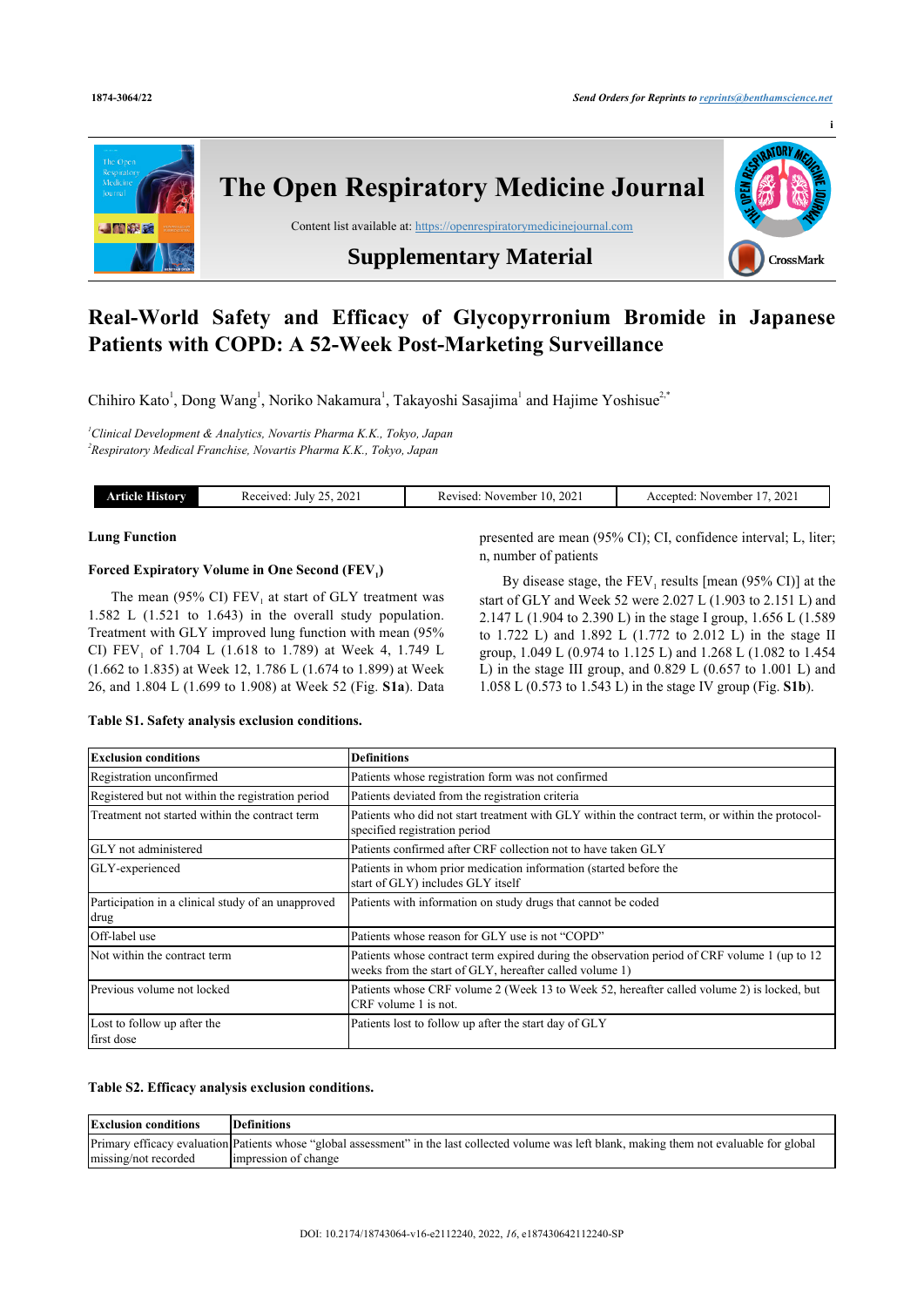| <b>Stage</b>                                                                                | <b>Characteristics</b>                                                                                                                                                                     |  |  |  |
|---------------------------------------------------------------------------------------------|--------------------------------------------------------------------------------------------------------------------------------------------------------------------------------------------|--|--|--|
| Stage I (Mild airflow obstruction)                                                          | $FEV_1 / FVC < 70\%$<br>$%FEV_1 ≥ 80%$                                                                                                                                                     |  |  |  |
| Stage II (Moderate airflow obstruction)                                                     | $FEV_1 / FVC < 70\%$<br>$50\% \leq \%$ FEV <sub>1</sub> < 80%                                                                                                                              |  |  |  |
| Stage III (Severe airflow obstruction)                                                      | $FEV_1 / FVC < 70\%$<br>$30\% \leq \%$ FEV <sub>1</sub> < 50%                                                                                                                              |  |  |  |
|                                                                                             | Stage IV (Very severe airflow obstruction) $\begin{bmatrix} FEV_1/ FVC < 70\% \\ \%FEV1 < 30\% \text{ or } \%FEV1 < 50\% \text{ AND concurrent chronic respiratory failure} \end{bmatrix}$ |  |  |  |
| <b>FEV<sub>1</sub></b> , forced expiratory volume in one second; FVC, forced vital capacity |                                                                                                                                                                                            |  |  |  |

<span id="page-1-0"></span>

Fig. (S1). Changes over time in FEV<sub>1</sub> score a) Overall population and **b**) by COPD stages (efficacy analysis population)